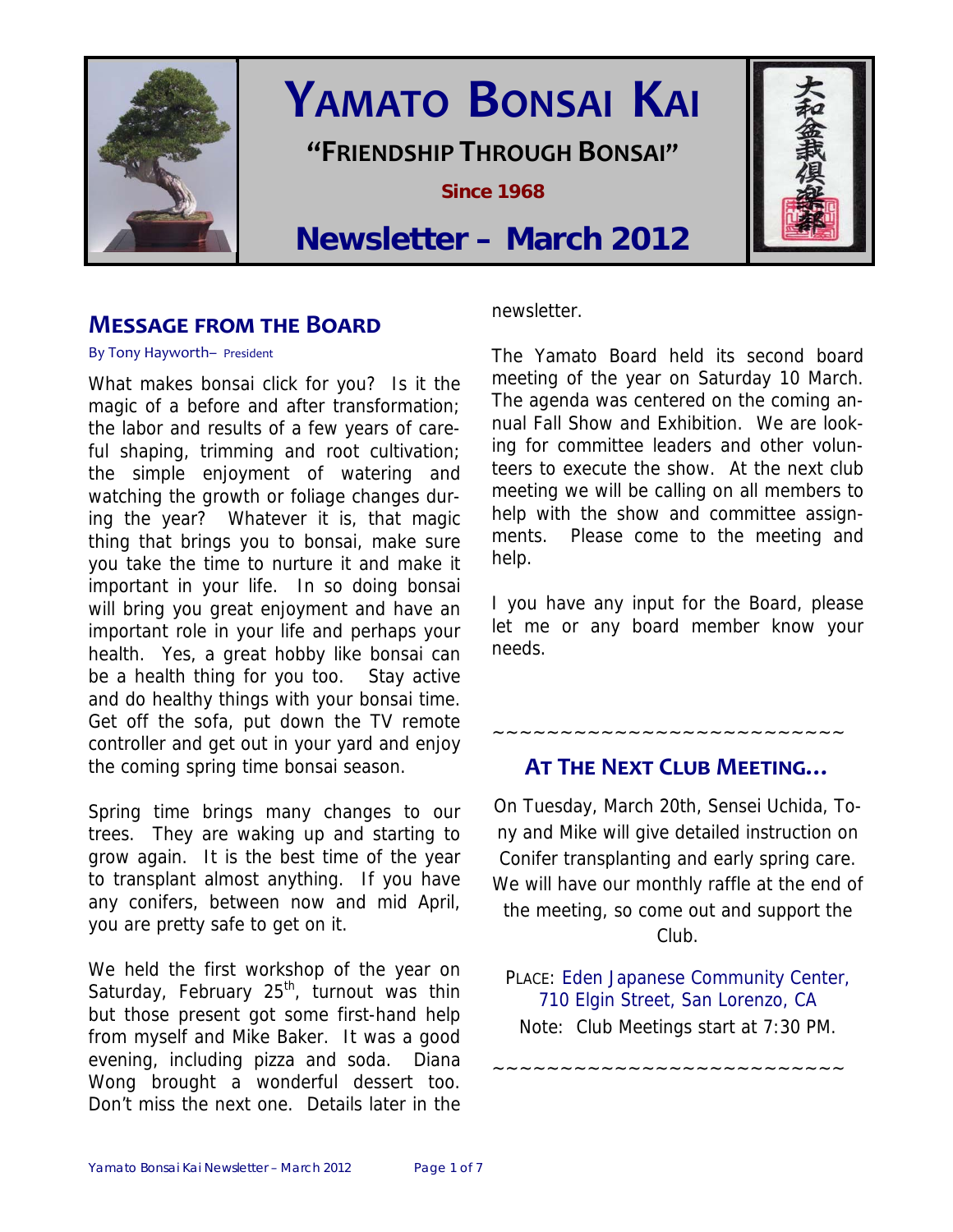**Club Workshops** – we will have 4 scheduled workshops this year. All events are listed on the Yamato 2012 Calendar of Events.

Our next club workshop is on Saturday 24 March, from 5 PM, at the same place we hold our monthly club meeting (EJCC, San Lorenzo, CA. Workshop fee is 10 dollars. The theme will be on transplanting and root work. Of course that involves some styling or decision making on several aspects of your composition. Don't forget to bring all your tools, wire and soil materials. My preference is for you to bring bonsai or prebonsai, but if you must, initial nursery stock is okay too (just not too raw please). We will organize food and beverage for each event. Sign up will be at the Club Meeting on 20 March or contact me if you have questions.

**Annual Fall Show** – our show this year will be on the Weekend of 20 & 21 October, 2012. Please reserve this weekend now!!

**Housekeeping –** Annual Membership Drive continues this month. Bring your dues to the next club meeting or simply mail them to the Club P.O. Box in Union City.

At any time you have input, please contact me to discuss your needs, ideas or concerns.

~~~~~~~~~~~~~~~~~~~~~~~~~~~

**About the Yamato Bonsai Club** 

The Yamato Bonsai Club has a long and distinguished history in the Bay Area. In 1968, the club was founded with six members including its first Sensei, Mr. Jimmy Inadomi from the Castro Valley area. Its second

sensei was Mr. Juzaburo Furuzawa. Since 1976, the Yamato Bonsai Club has been under the guidance of Sensei John Uchida of Hayward.

Note: If you have moved or have update contact details, please notify Yamato Bonsai Kai, so that we may update our records. Thank you.



#### **Meeting Location Reminder**

Our monthly club meetings are now held at the Eden Japanese Community Center. The location address is 710 Elgin Street San Lorenzo.



# **SENSEI UCHIDA'S NOTES**

#### By Johnny Uchida – Club Sensei

Dear member, how are you? It's just about time it started raining. Rainwater is "million dollar" water for your bonsai. All of your bonsai will be very happy. But too much rain and your deciduous trees' new growth will start to get very long (long internodes).

March and the first 3 weeks of April are a very good time for repotting junipers and Japanese Black Pine. Also if there is a lot of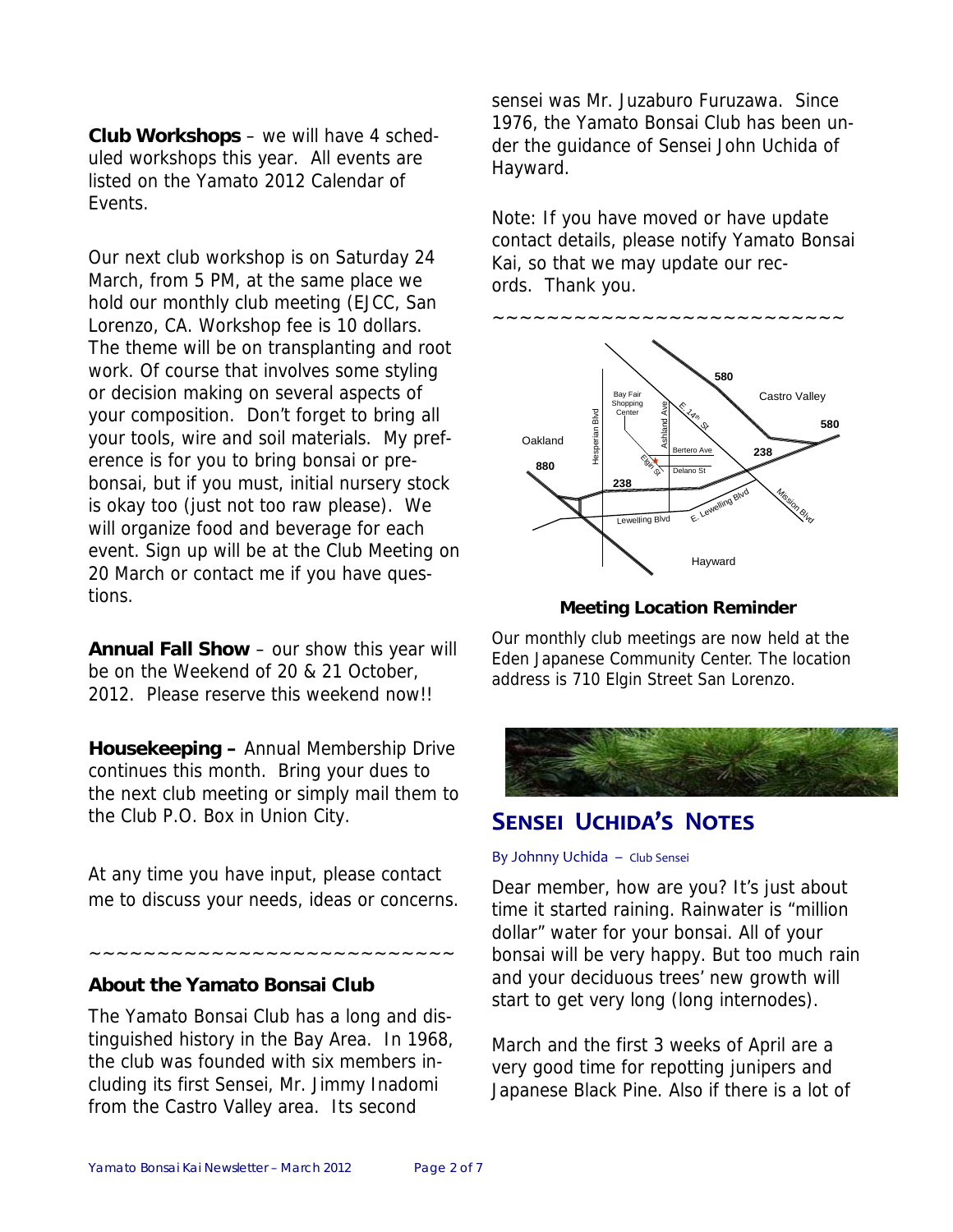rain it can be good and bad. Especially black pines, the needles and candles get longer so soon. So we have to watch very closely, every time we repot the soil has to be very dry. Never use wet soil.

I think the March meeting is very important, hopefully more people come to the meeting. The more you bring trees in I think the more you learn and the better you do. If your bonsai is in good condition or bad condition, either one, please bring it in-the more bonsai the better. I will see you at the meeting.

~~~~~~~~~~~~~~~~~~~

# **BONSAI BASIC**

#### By Tony Hayworth– President

Time to get busy on your transplanting!! Also, even if we get any late winter rain, don't be fooled by a few sprinkles and think you can skip a week of bonsai watering. If you follow my advice on your soil mixtures, they should all be draining well and this means they need plenty of water as we enter late March and early April. You should by now be into at least one round of fertilization on your trees. Don't forget your yard trees too.

Sometime we forget that re-potting is something that is done on healthy trees. You do not need to wait till a tree is stressed and completely root-bound to do a transplanting. On the contrary, repotting a bonsai in good health is a great way to make it even healthier and to grow even more.

If you are having trouble getting part of your tree to grow in order to finish a particular styling or new direction of growth for a style, try to transplant it in a slightly larger growing pot, so the roots have some room to take off and stretch out. However, don't get carried away and go from a 1 quart sized to a half oak barrel. Be sensible about it. A little larger on the pot is a healthier condition for the tree. What would you rather have, a struggling tree in a perfect sized pot or a happy tree in a pot that is slightly larger? I know how I answer that question. There are so many little things that are important to remember when transplanting a tree.

 Take your time if you need to. Learn the steps and learn the proper technique for each step. There is a lot too it I know, but with some practice, you can do it. After care is more important that the actual transplanting steps. Some will argue this and I know I probably debate it myself from time to time. (lol) but my point is that no matter how good your transplanting knowledge and technique, if you don't manage the after care properly, you could kill your bonsai. Don't over worry this point, just learn proper after care and you will be okay. Your key enemy during the early repotting or the early transplanting season is "Mr. Frost". Any late season frost on newly transplanted trees is not good. A two or three day cold period and any repeated direct frost is almost certain doom. Keep your newly transplanted work under eaves or some other outdoor cover until the danger of extreme cold or frost is gone. We are lucky in the SF Bay Area because we don't really have much risk here.

At the same time, please remember the wind is the enemy anytime you transplant. The wind can dry out a tree that does not have much root structure left. So make sure you water the foliage also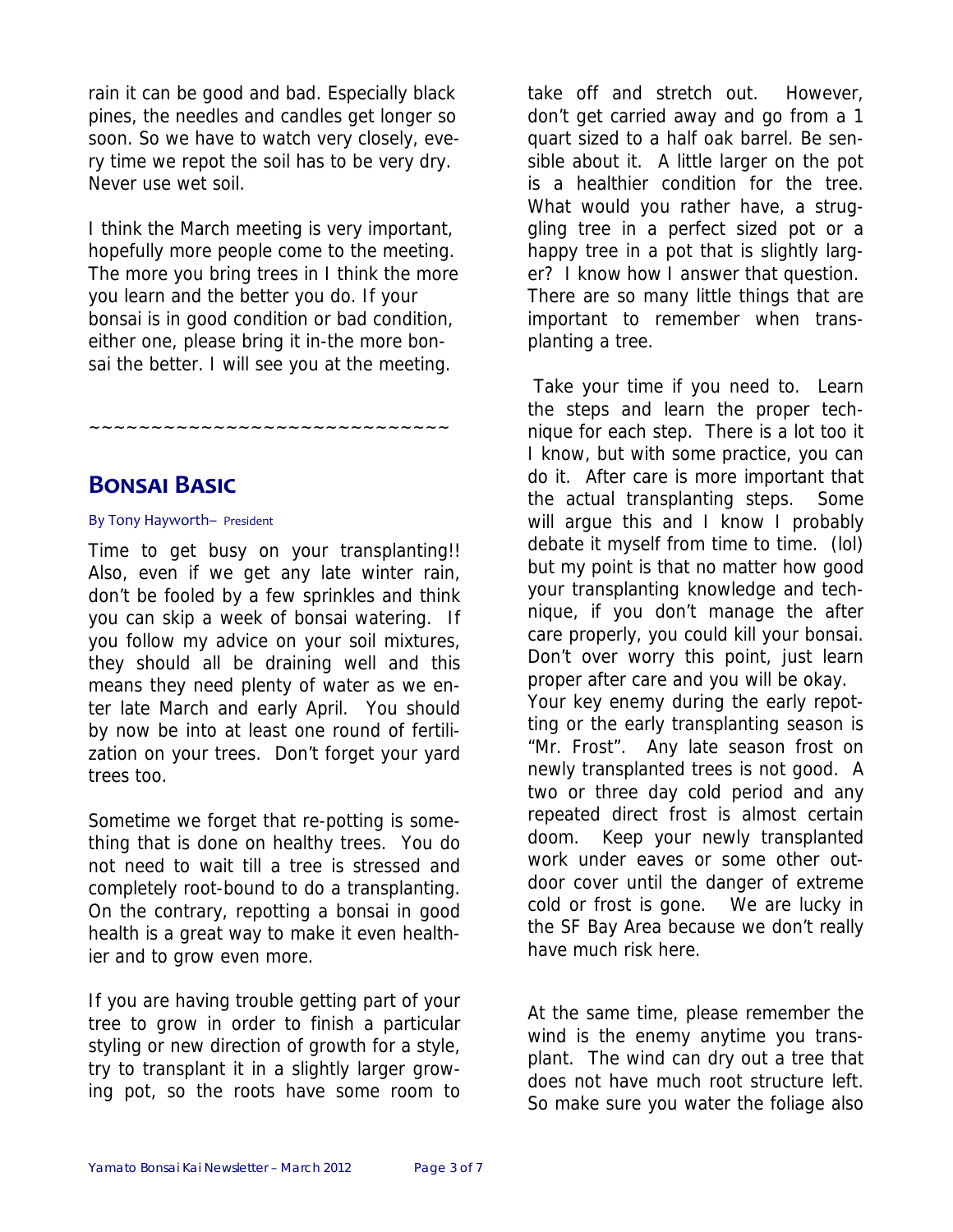for a good three weeks or so after transplanting along with watering the soil area. Key points are:

- Always err on the side of caution and protect your early transplant work from wind and the possibility of a direct overhead frost through the end of March.
- Make sure anything that you do in the way of transplanting gets some early sun each day and is not stuck away somewhere in full shade.

When you repot pay attention to the rules of each bonsai style, particularly where to position the trunk in the pot and where the finished apex ends up in your completed work. In my earlier days, I was concentrating so much on the roots and the soil conditions that I lost track of the rest of the balance of the piece. In many cases I ended up with the trunk of the tree right in the middle of the pot! This is NOT where the trunk should be positioned. (Yes there are exceptions, but that is not the point). Key points are:

- The tree's trunk should be placed either to the left or right of the center and slightly to the back of the pot. The apex or crown should lean slightly forward.
- Check that the tree is not planted too low in the pot or too high in the pot. These general rules are not for group plantings as you can imagine.

I am also thinking of finished bonsai and not pre-bonsai or items in growing pot conditions. These instructions are for your Show ready bonsai. If you feel like planting your trees in oversized pots to encourage development, etc… go for it, I do a lot of this.

Over time you will pot and re-pot a tree sev-

eral times. During each of these operations it is not like the initial transplanting of a nursery stock tree into a first prebonsai state. Please know the difference. Ask me if this is not clear.

Fully mature pines for example, you need to show off the surface roots and slightly raise the placement of the roots in the pot each time. Seeing these surface roots as they connect to the trunk is very desirable and they should radiate from the trunk in all directions. You cannot wait until a finished bonsai state to work on this. You must start early, and at your initial transplanting from nursery stock to pre-bonsai, handle the placement of the available roots properly to achieve a great bonsai. Don't neglect this aspect; do some research into this topic.

In bonsai you are working towards a great "tachiagare". Tachiagare is the area of the bonsai where the roots (nebari) attach themselves to the trunk and extending up to the first branch. This is tachiagare. What happens in this area, in the way of definition and development, is often the essence of the difference between a good tree and a great bonsai.

**Bonsai Tip:** as a tip this month, you need to be prepared to transplant this month and to prepare for the new spring growth period. Between now and June is the most active period for transplanting. Have enough soil material handy so if you decide to transplant something that is not already on your list, you can react quickly.

If you want to prevent your flowering and fruiting bonsai from losing too much of its growing strength, then after about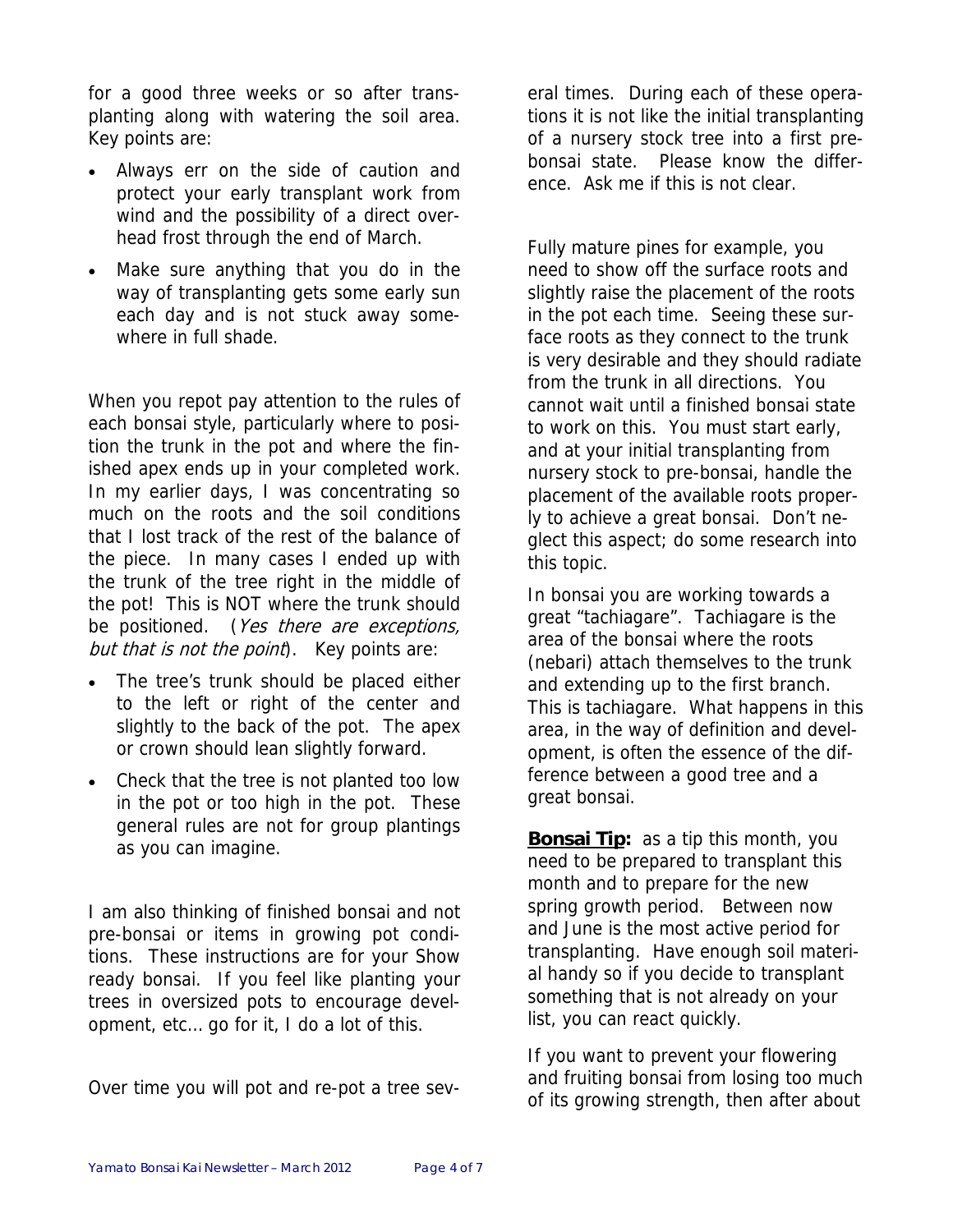80% of the buds have bloomed, you can remove all spent flowers and buds that have not bloomed. The energy will now be directed into supporting new growth. For the fruit trees, you can leave some of the blossoms on to form the fruit for decorative and viewing pleasure later. If new growth starts to get too long, be careful not to trim back too soon. Make sure the growth is firm and strong before you go cutting back or your pruning may cause the whole area to die back.

As trees wake up and start to grow you must have your fertilizer schedule understood, supplies on hand and ready to go. I know some of you have so many trees that it might take you a week to get them all fertilized! I trust you have the time?!

Remember… keep your eye on Bonsai.

See you at the next club meeting.



# **GSBF CALENDAR OF EVENTS**

(For a more complete list, please refer to Golden Statements calendar of events or visit the web site at www.gsbf-bonsai.org).

Some nearby scheduled events are:

#### **March 21 - 25, 2012**

**San Mateo, California Bonsai Society of San Francisco: Annual** 

**Bonsai Exhibit** at the San Mateo County Event Center, 1346 Saratoga Dr., San Mateo. General admission to the SF Flower and Garden Show is \$20.00. The hours are: Wed - Sat 10 AM - 7 PM, Sunday 10 AM at 6 PM. Additionally, there will be trees and pots for sale. For more information visit our website: www.bssf.org or for general information on the Flower and Garden Show please visit: www.sfgardenshow.com

### **Mar. 31 - Apr. 1 Sacramento, California**

Bonsai Sekiyu Kai of Sacramento: 35th Annual Bonsai Show at the Sacramento Betsuin Buddhist Church, 2401 Riverside Blvd. Hours are: Saturday, 12-Noon - 5:00 PM, and Sunday, 10AM - 3:45PM. Demonstrations at 2PM, both days, by Bonsai Master Johnnie Uchida. Amenities include refreshments, light snacks, door prizes, raffles and a Silent Auction. Plant and bonsai tool sales also will be available. For more information contact Dareld Binns, dwbphoto9op@yahoo.com

**April 14-15, 2012** 

**Sacramento, California American Bonsai Association, Sacramento: 53rd Annual Spring Show** at the Shepard Garden and Arts Center, 3330 McKinley Ave, Sacramento, CA. Show hours are Saturday 10:00 AM â€" 5:00 PM, Sunday 10:00 AM â€<sup>"</sup> 4:00 PM. Demonstration each day at 1:30 PM by John Thompson followed by a raffle of bonsai (includes the demonstration tree) and bonsai related material. There is a large vendor area with club member trees, pots, etc. For information contact Greg McDonald at Gregandleeanne@comcast.net, by phone at 530-642-2521, or visit our website at http:// abasbonsai.org/.

## **April 21-22, 2012 Palo Alto, CA**

**Kusamura Bonsai Club**: 52nd Annual Show at the Lucie Stern Community Center, 1305 Middlefield Road. Admission is free. Show hours are Saturday: 12 Noon - 5PM, and Sunday: 11AM - 5PM. There will be demonstrations, raffles, and club member tree sales both days. Guest demonstrator toTim Kong. For more information, contact Rita Curbow at 408-732-4957 or kusamura@gsbf-bonsai.org.

**April 21 - 22, 2012 San Jose, California San Jose Betsuin Bonsai Club: 42nd**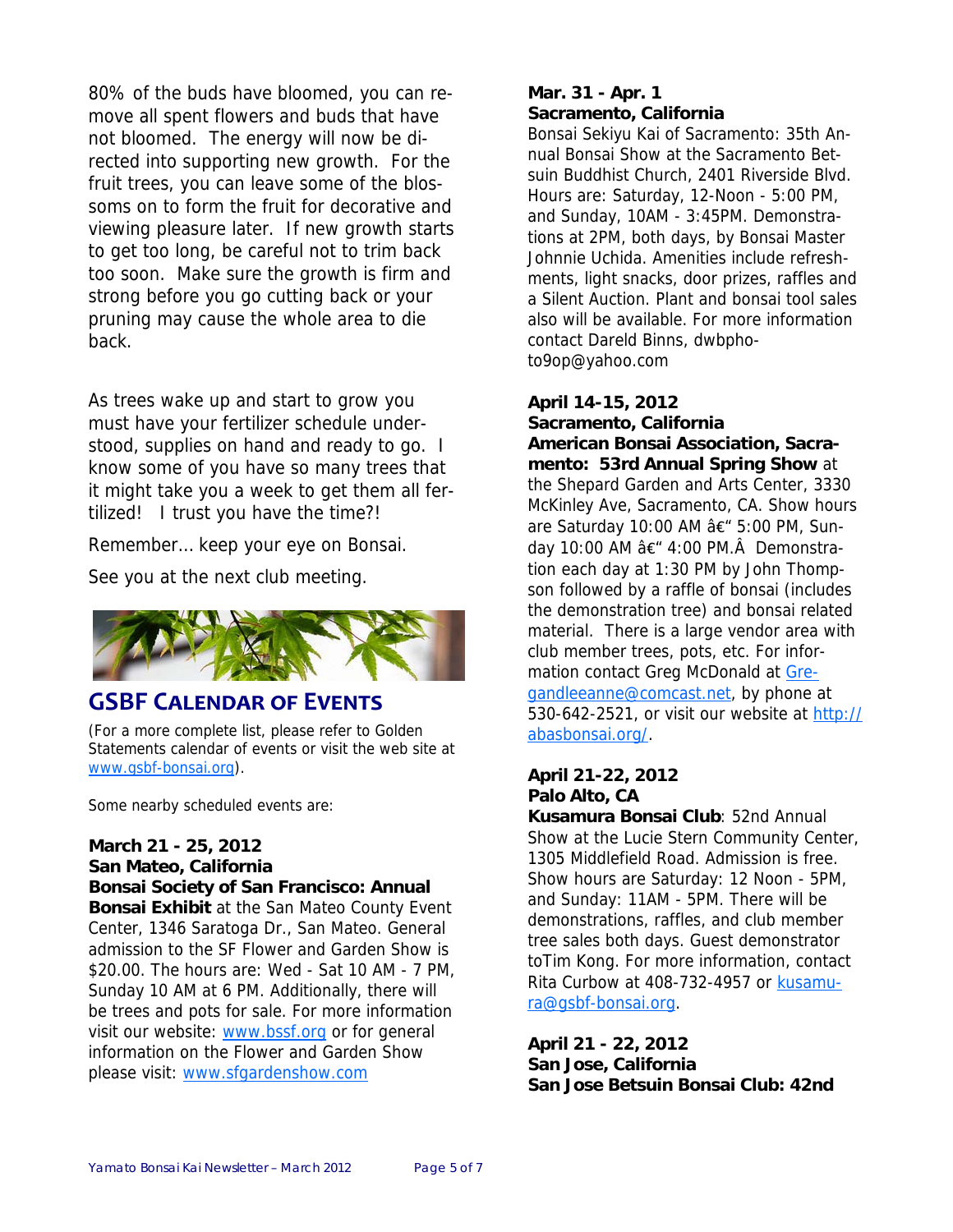**Anniversary Exhibition** at the San Jose Buddhist Church Betsuin, 640 N. 5th Street, San Jose. Hours are Saturday, Noon 5 PM, and Sunday 11 AM â€" 4 PM. Demonstrations featuring Harry Hirao, "Mr. California Juniper" will be held at 1 PM on both days. At the conclusion of each demonstration the tree will be raffled off. Plants and bonsai materials will be available for sale. Free admission. For more information, contact Ken Azuma, 408-730-4506 or kennethazuma@sbcglobal.net.

#### **May 5 & 6, 2012 Sacramento, California 66th Annual Sacramento Bonsai Club**

**Show**: Sacramento Buddhist Church, 2401 Riverside Blvd., May 5 (12-5pm) & 6 (10-4pm). Demonstrations both days, 2 pm, by Boon Manatikivipart, followed by benefit drawings. Free admission, plant and tree sales.



#### **YAMATO CLASSIFIEDS**

**Pre-Bonsai and Bonsai - For Sale** – Tony Hayworth has many bonsai and pre-bonsai material for sale… including some large landscape sized bonsai styled trees. These would make great focal points for any landscape or yard redo projects that you may be planning. I am overstocked and want to move this material to a good home. Is that you?

I have a few pots for cheap also.

Contact Tony Hayworth early for best selection.

Phone: 510-471-9238 or bonsaicho@comcast.net

~~~~~~~~~~~~~~~~~~~~~~~~~~

#### **THIS MONTH …**

A very Happy Birthday to:

25th – Dagmar Bedard 27th – Don Fernquest 30th – Brad Sheldon

Happy anniversary to: 1st – Doris & Art Johnson 14th – Dennis & MaryEllen Hawkins

~~~~~~~~~~~~~~~~~~~~~~~~~~

# **CONTACT US**

If you need to mail anything to the club in general, please send to:

#### **YAMATO BONSAI KAI P. O. Box 770 Union City, CA 94587-0770**

If there is anything you would like to contribute or comment on regarding the newsletter, contact the editor, Noah Hanna, at noah@invalidargument.com

If you have moved, or changed your email address, please notify Yamato Bonsai Kai, so that we may update our contact and mailing list information. Thank you.